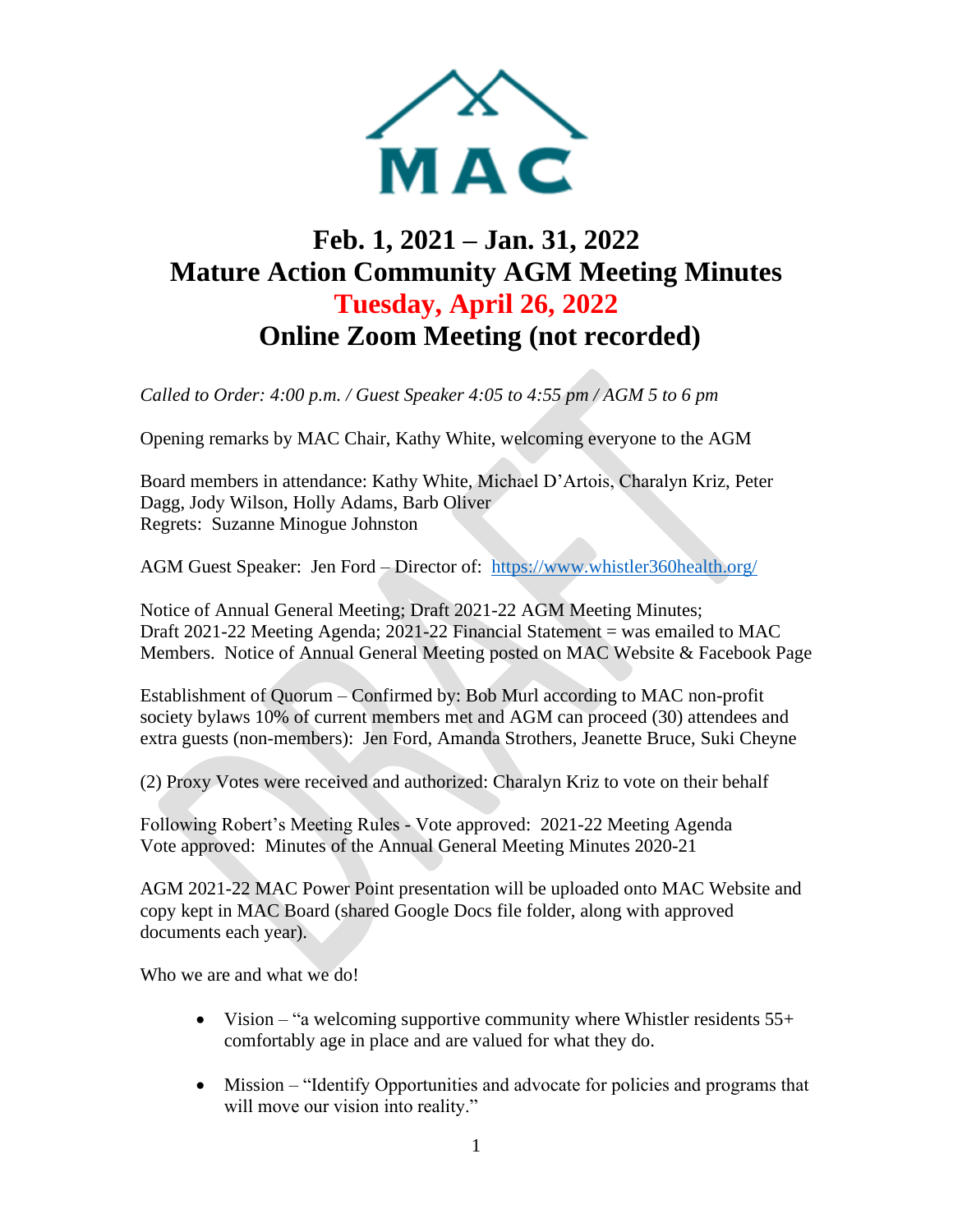

Refer to Power Point Slides for the following MAC Reports: Vote approved: All MAC Chair & Committee Reports 2021-22

*MAC Chair Report by: Kathy White*

*Financial Committee Report by: Barb Oliver*

Vote Approved: Waive Appointment of Auditor for MAC Financial Statements+Budget Vote Approved: MAC Financial statements for: February 1, 2021 to January 31st, 2022 Vote Approved: MAC proposed 2022-23 Budget

*Social Committee Report by: Charalyn Kriz* 

*Housing Committee Report by: Michael d'Artois* 

*Strategic Plan 2022-25 Committee Report by: Charalyn Kriz* 

*Membership Committee Report by: Peter Dagg* 

*Society Administration, Website Management, Membership Communication Report by: Bob Murl* 

Vote Approved: MAC Chair & Committee 2021-22 Summary Reports Vote Approved: MAC Board of Directors 2022-23 (as noted in AGM PowerPoint)

*Review of Questions & New Business:* 

• Jeanette Bruce of Whistler Public Library & potential Human Library project: Sign up for the newsletter: <https://tinyurl.com/2p8ahcwa> Library events calendar: <https://www.whistlerlibrary.ca/events/> Library YouTube channel: https://www.youtube.com/channel/UCIAKbrhBx2BJZg5nZ\_1-oYw Human Library website: Unjudge someone - [The Human Library Organization](https://humanlibrary.org/)